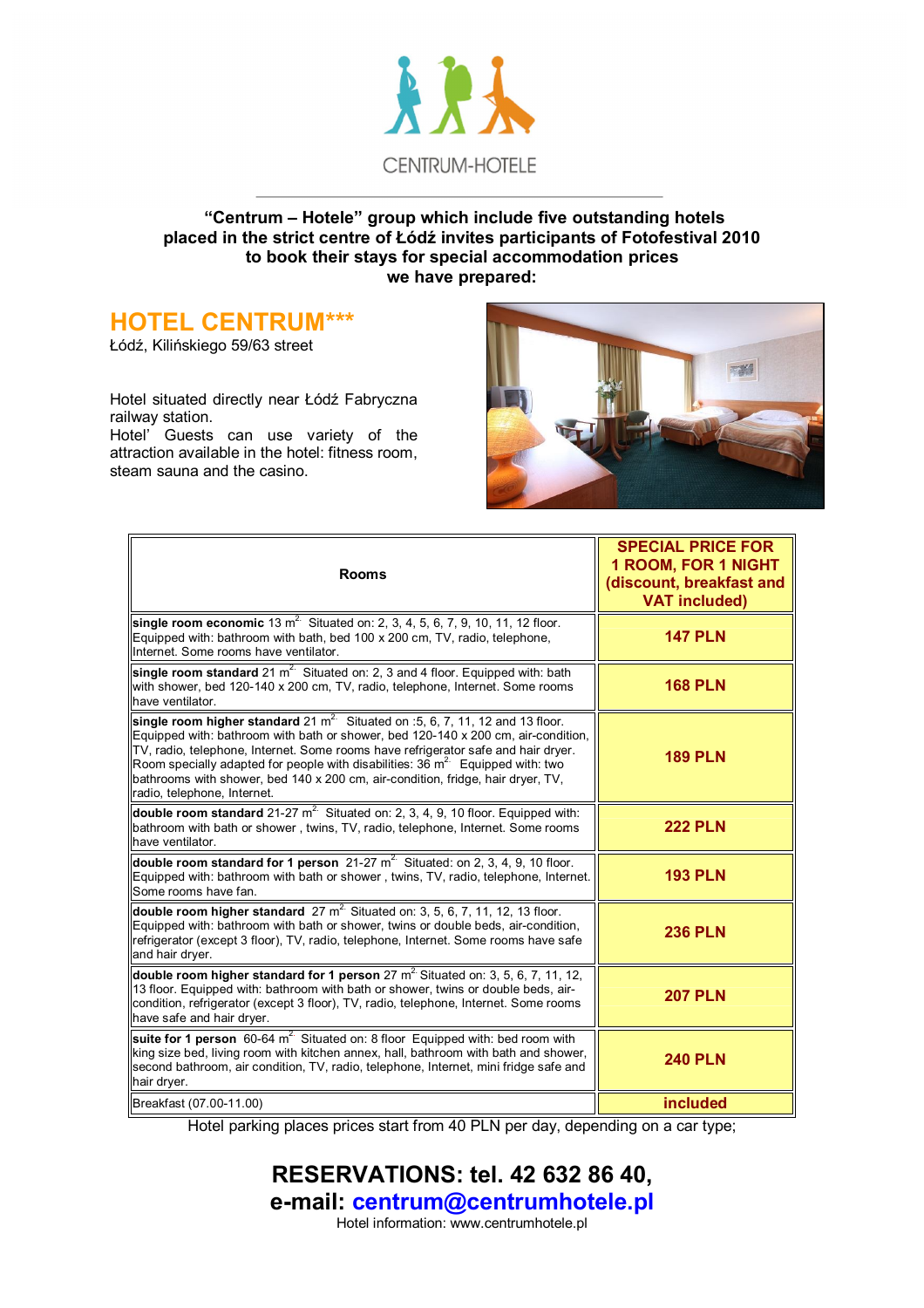

# **HOTEL ŚWIATOWIT\*\*\***

Łódź, Kościuszki 68 street

The hotel is located in the heart of the city, near the most renown promenade, the longest street of its kind in Europe – Piotrkowska street which is a real centre of cultural events and nightlife in Łódź.



| <b>Rooms</b>                                                                                                                                                                                                                                                                                                                                                                                                 | <b>SPECIAL PRICE FOR</b><br><b>1 ROOM, FOR 1 NIGHT</b><br>(discount, breakfast and<br><b>VAT included)</b> |
|--------------------------------------------------------------------------------------------------------------------------------------------------------------------------------------------------------------------------------------------------------------------------------------------------------------------------------------------------------------------------------------------------------------|------------------------------------------------------------------------------------------------------------|
| single room 15 m <sup>2</sup> . Situated on 3 floor. Equipped with: bathroom with shower,<br>TV, radio, telephone, Internet.                                                                                                                                                                                                                                                                                 | 131 zł                                                                                                     |
| single room standard 15 $m^2$ Situated on: 1 and 4 floor. Equipped with: rooms<br>in folk or standard style, bed 90 x 200 cm, bathroom with shower, TV, radio,<br>telephone, Internet. Some rooms with air condition.                                                                                                                                                                                        | 160 z <sub>t</sub>                                                                                         |
| single room higher standard $15 \text{ m}^2$ . Situated on: 2, 8, 9, 10, 11 floor.<br>Equipped with: bed from 120 to 180 wide x 200 cm, TV, radio telephone,<br>Internet. Room specially adapted for people with disabilities (area 27 m <sup>2</sup> ):<br>Equipped: bed rooms and living room, 2 bathrooms; bed 140 x 200 cm, TV,<br>radio, telephone, Internet. Some rooms have fridge and air condition. | 171 z <sub>k</sub>                                                                                         |
| double room 15 $m^2$ Situated on: 4, 5, 7 floor. Equipped with: single or double<br>beds, TV, radio, telephone, Internet. Some rooms have refrigerator and air<br>condition.                                                                                                                                                                                                                                 | 205 z <sub>k</sub>                                                                                         |
| double room higher standard $15 \text{ m}^2$ Situated on: 6, 11 floor. Equipped with:<br>single or double beds, TV, radio, telephone, Internet. Some rooms have air<br>condition.                                                                                                                                                                                                                            | $231$ zł                                                                                                   |
| double room for one person - 15 $m^2$ Situated on: 4, 5, 7 floor. Equipped<br>with: twins or double beds, TV, radio, telephone, Internet. Some rooms have<br>refrigerator and air condition.                                                                                                                                                                                                                 | 177 z <sub>k</sub>                                                                                         |
| Breakfast (mon-fri 06.30-10.30; sat-san 07.00-11.00)                                                                                                                                                                                                                                                                                                                                                         | included                                                                                                   |

Hotel parking places prices start from 33 PLN per day, depending on a car type;

## **RESERVATIONS: tel. 42 636 36 37, e-mail: swiatowit@centrumhotele.pl**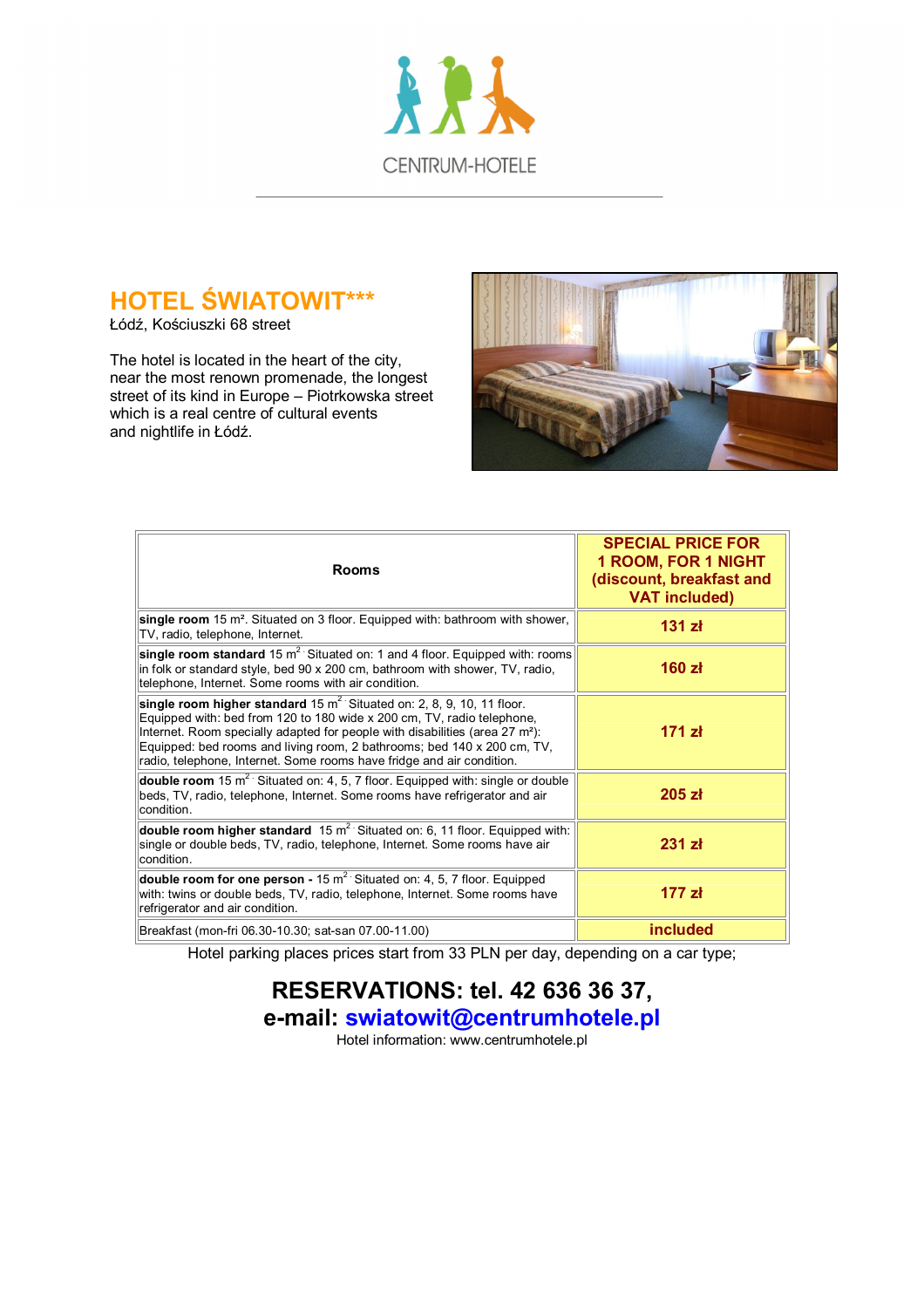

# **HOTEL SAVOY\*\***

Łódź, Traugutta 6 street

A truly retro hotel with stylish restaurant, café and historic elevation. It is superbly located next to Piotrkowska street – the centre of cultural events and nightlife in Łódź. In the vicinity they are: cinemas, pubs and lots of restaurants. The hotel is situated only 0.5 km from Łódź Fabryczna railway station.



| <b>Rooms</b>                                                                                                                                                                                                                          | <b>SPECIAL PRICE FOR</b><br><b>1 ROOM, FOR 1 NIGHT</b><br>discount, breakfast and VAT<br>included) |
|---------------------------------------------------------------------------------------------------------------------------------------------------------------------------------------------------------------------------------------|----------------------------------------------------------------------------------------------------|
| single room 9 $m^2$ ; Situated from the courtyard side. Equipped with:<br>bathroom with bath or shower, TV, radio, telephone, Internet.                                                                                               | 99 zł                                                                                              |
| single room 12 $m^2$ , Situated from the courtyard side. Equipped with:<br>bathroom with bath or shower, TV, radio, telephone, Internet.                                                                                              | 136 zł                                                                                             |
| single room 16 $m^2$ , Situated from the courtyard side. Equipped with:<br>bathroom with bath or shower, TV, radio, telephone, Internet.                                                                                              | 148 zł                                                                                             |
| single room higher standard 18 $m2$ . Situated from the courtyard<br>side. Rooms include bedroom and living rooms. Equipped with:<br>bathroom with bath or shower, TV, radio, telephone, Internet. Extra<br>bed available.            | 157 zł                                                                                             |
| single room in retro style - 18 $m^2$ , Situated from the courtyard side.<br>Stylish equipment: furniture in retro style, writing desk, bathroom with<br>bath or shower, TV, radio, telephone, Internet.                              | 177 z <sub>k</sub>                                                                                 |
| double room 20 $m^2$ , Situated from the courtyard or street side.<br>Rooms include bedroom and living room or only bedroom. Equipped<br>with: twins or double beds, bathroom with bath or shower, TV, radio,<br>telephone, Internet. | 205 z <sub>k</sub>                                                                                 |
| double room in retro style - 20 $m^2$ , Situated from the courtyard side.<br>Equipped with: furniture in retro style, writing desk, double bed,<br>bathroom with bath or shower, TV, radio, telephone, Internet.                      | $242$ zł                                                                                           |
| Breakfast (07.00-11.00)                                                                                                                                                                                                               | included                                                                                           |

Secure parking places about 200m from the hotel - prices start from 25 PLN per day, depending on a car type;

## **RESERVATIONS: tel. 42 632 93 60, e-mail: savoy@centrumhotele.pl**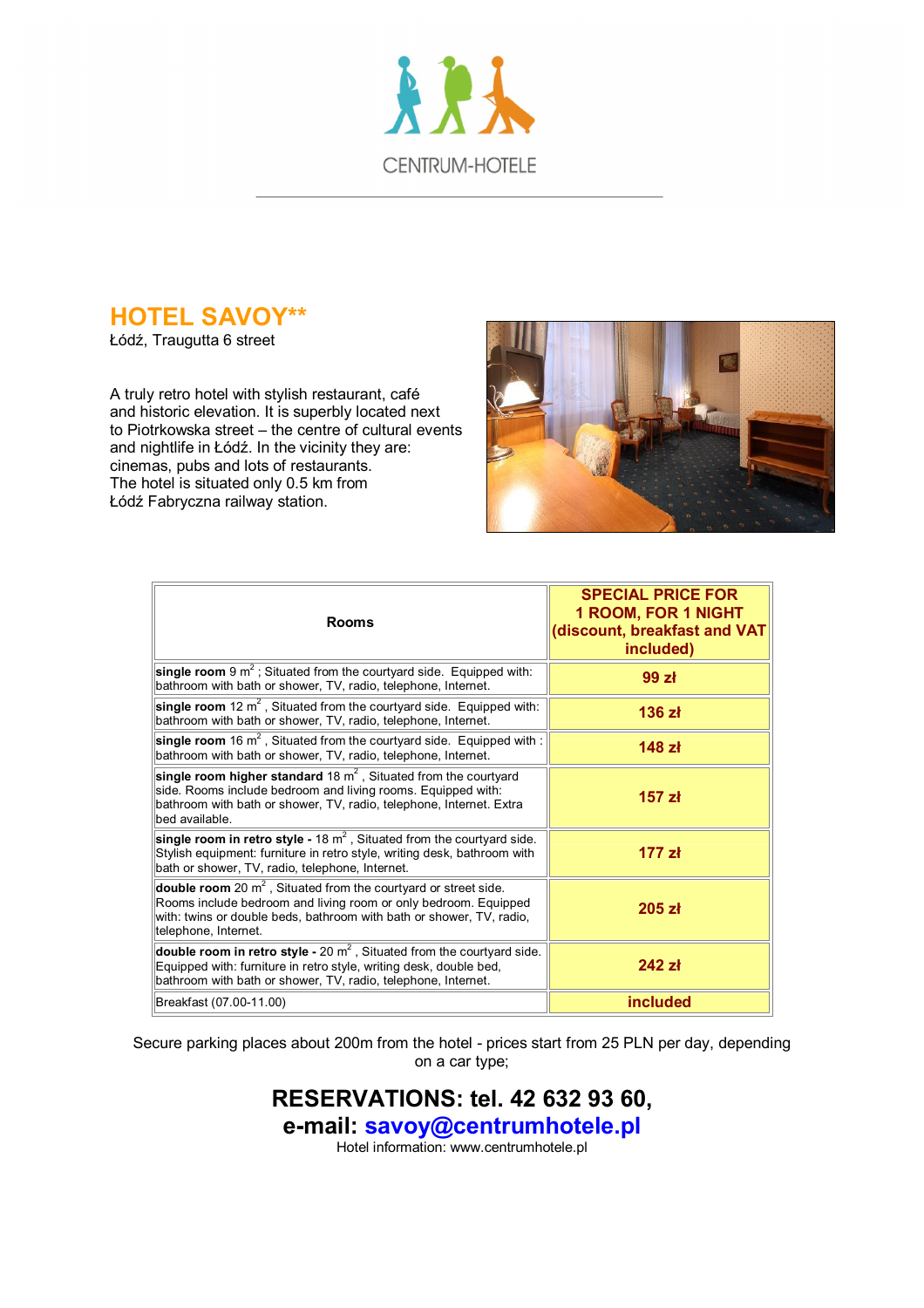

## **HOTEL MAZOWIECKI\*\***

Łódź, 28 Pułku Strzelców Kaniowskich 53/57 street

The hotel is closely located to Łódź Kaliska railway station and is about 1 km away from Piotrkowska street – the centre of cultural events and nightlife in Łódź. The hotel has a gourmet restaurant, which is opened till the late evening hours.



| <b>Rooms</b>                                                                                                                                                                                                                                                                                                                     | <b>SPECIAL PRICE FOR</b><br><b>1 ROOM, FOR 1 NIGHT</b><br>(discount, breakfast and<br><b>VAT included)</b> |
|----------------------------------------------------------------------------------------------------------------------------------------------------------------------------------------------------------------------------------------------------------------------------------------------------------------------------------|------------------------------------------------------------------------------------------------------------|
| single room 11 $m^2$ . Situated on: 1, 2, 3, 4 floor. Equipped with: bathroom<br>with shower, wardrobe, TV, radio, telephone, Internet.                                                                                                                                                                                          | 124 z <sub>k</sub>                                                                                         |
| double room standard 11 $m^2$ . Situated on: 2 and 4 floor. Equipped with:<br>bathroom with shower, twins, wardrobe, TV, radio, telephone, Internet.                                                                                                                                                                             | 163 z <sub>k</sub>                                                                                         |
| double room higher standard 18 $m^2$ . Situated on: 1, 2 and 4 floor.<br>Equipped with: twins or double beds, big bathroom: shower and bath or only<br>shower, wardrobe with mirrors, refrigerator, TV, radio, telephone, Internet.<br>Some rooms have additional fitness equipment: bicycle or stepper. Extra bed<br>available. | 191 z <sub>k</sub>                                                                                         |
| Breakfast (07.00-11.00)                                                                                                                                                                                                                                                                                                          | included                                                                                                   |

Hotel parking places prices start from 20 PLN per day, depending on a car type;

**RESERVATIONS: tel. 42 637 43 33, e-mail: mazowiecki@centrumhotele.pl**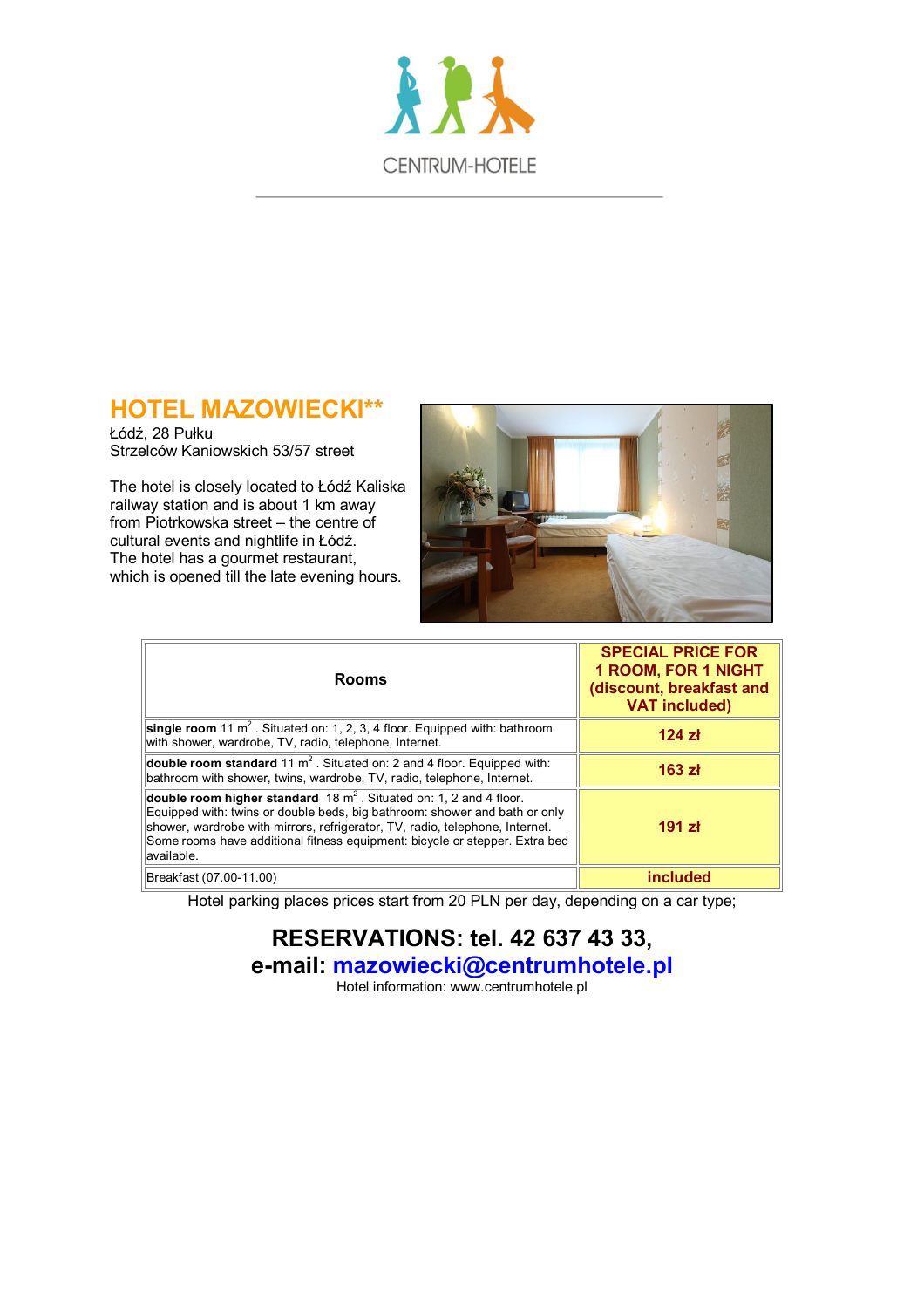

# **HOTEL POLONIA PALAST\*\***

Łódź, Narutowicza 38 street

Hotel Polonia Palast\*\* is a 100 year historical building, real pearl of architecture with a unique atmosphere and "the soul". It was registered in Łódź historic monuments official book.

Polonia Palast\*\* is situated only 0.5 far away from Piotrkowska street - the centre of cultural events and night life in Łódź and located directly near Łódź Fabryczna railway station.



| <b>Rooms</b>                                                                                                                                                                                                                                                  | <b>SPECIAL PRICE FOR</b><br><b>1 ROOM, FOR 1 NIGHT</b><br>(discount, breakfast and<br><b>VAT included)</b> |
|---------------------------------------------------------------------------------------------------------------------------------------------------------------------------------------------------------------------------------------------------------------|------------------------------------------------------------------------------------------------------------|
| single room with bathroom - 11 $m^2$ . Equipped with: bathroom with shower,<br>bed 90/200cm, TV, radio, telephone. Situated from the street side.                                                                                                             | 107 z <sub>k</sub>                                                                                         |
| single room with bath higher standard $-16$ m <sup>2</sup> . Equipped with: bathroom<br>with bath or shower, bed 100/200cm, TV, radio, telephone. Situated from the<br>street side.                                                                           | 133 z <sub>k</sub>                                                                                         |
| double room with bath 16 $m^2$ . Equipped with: bathroom with bath or shower,<br>twins or double beds, TV, radio, telephone. Situated from the street side. Extra<br>bed possible                                                                             | $164$ zł                                                                                                   |
| double room with bath higher standard - 23 $m^2$ . Rooms include bedroom<br>and living room. Equipped with: bathroom with bath and shower, twins or<br>double beds, TV, radio, telephone. Extra bed available. Situated from the<br>courtyard or street side. | 201 z <sub>k</sub>                                                                                         |
| Triple room - 23 $m^2$ . Rooms include bedroom and living room. Equipped with:<br>bathroom with bath and shower, twins or double beds, TV, radio, telephone.<br>Situated from the courtyard or street side.                                                   | 218 z <sub>k</sub>                                                                                         |
| Breakfast (07.00-11.00)                                                                                                                                                                                                                                       | included                                                                                                   |

Secure parking places about 300m from the hotel - prices start from 25 PLN per day, depending on a car type;

> **RESERVATIONS: tel. 42 632 87 73, e-mail: polonia@centrumhotele.pl** Hotel information: www.centrumhotele.pl